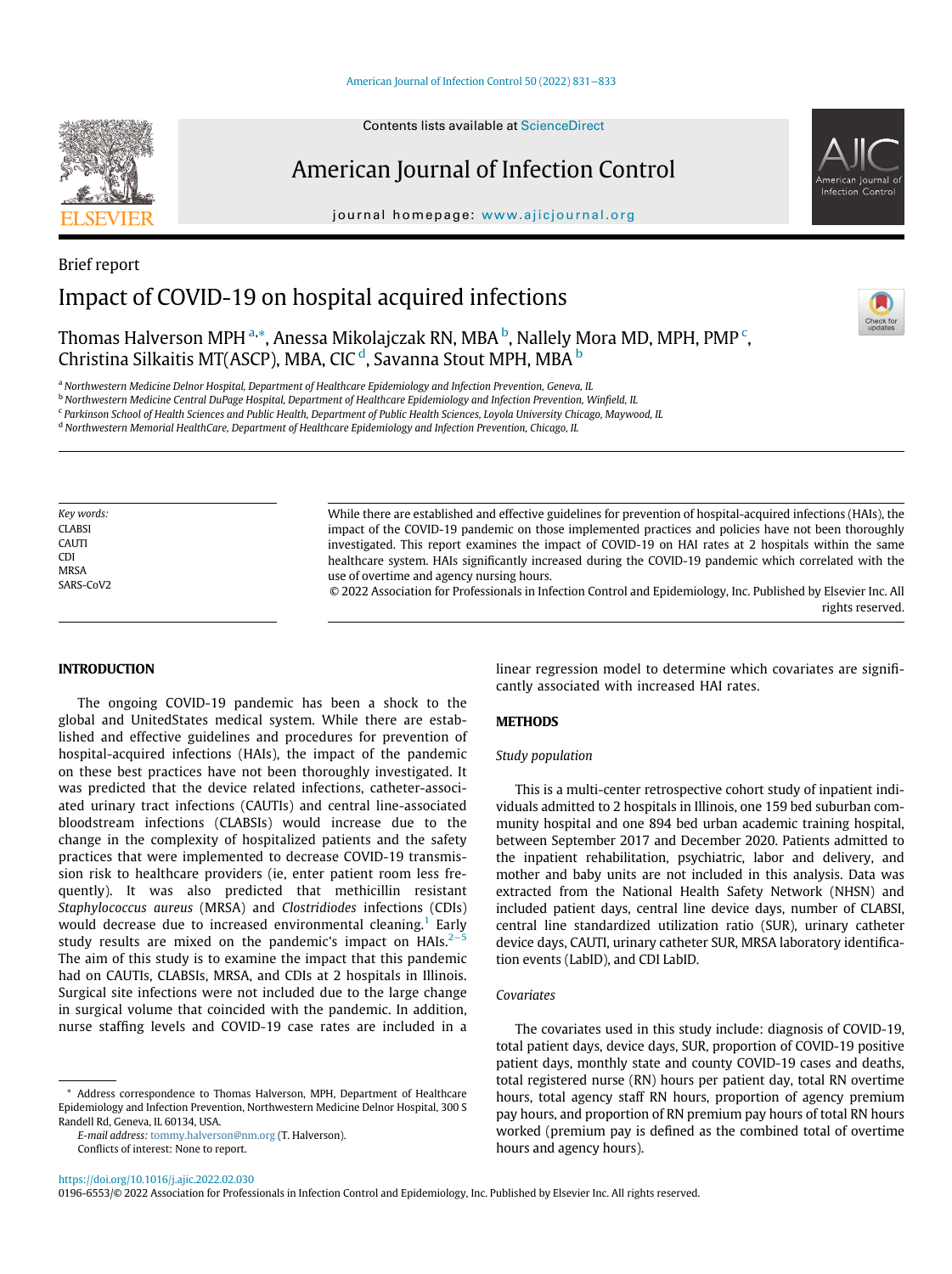#### <span id="page-1-0"></span>Table 1

Hospital acquired infection rates in both hospitals combined

| Characteristic                        | COVID $(n = 20 \text{ mo})$ |               | NON-COVID $(n = 60$ mo) |                | Kruskal-Wallis |  |
|---------------------------------------|-----------------------------|---------------|-------------------------|----------------|----------------|--|
|                                       | Median                      | IQR           | Median                  | IQR            | P value        |  |
| Patient d                             | 12453                       | 7522-21271.5  | 13288                   | 7623.5-21326   | .96            |  |
| CLABSI per 1,000 patient d            | 0.24                        | $0.13 - 0.36$ | 0.13                    | $0.049 - 0.18$ | .0082          |  |
| CLABSI per 1,000 device d             | 0.82                        | $0.57 - 1.68$ | 0.62                    | $0.20 - 0.93$  | .020           |  |
| CLABSI SUR                            | 0.88                        | $0.75 - 1.09$ | 0.88                    | 0.68-0.098     | .11            |  |
| CAUTI per 1,000 patient d             | 0.17                        | $0.10 - 0.34$ | 0.13                    | $0.046 - 0.18$ | .052           |  |
| CAUTI per 1,000 device d              | 1.23                        | $0.72 - 2.31$ | 1.03                    | $0.38 - 1.50$  | .11            |  |
| <b>CAUTI SUR</b>                      | 0.74                        | $0.69 - 0.78$ | 0.64                    | $0.61 - 0.69$  | .0022          |  |
| MRSA per 1,000 patient d              | 0.022                       | $0 - 0.11$    | 0.00                    | $0 - 0.053$    | .46            |  |
| Total Infections per 1,000 patient d  | 1.06                        | $0.73 - 1.43$ | 0.80                    | $0.66 - 1.01$  | .017           |  |
| Percent of hours that are premium pay | 5.3%                        | 3.8%-7.0%     | 4.1%                    | 2.4%-5.4%      | .0022          |  |
| RN hours per adjusted patient d       | 27.4                        | 24.1-31.3     | 23.8                    | 22.7-25.9      | .0003          |  |
| Overtime h                            | 273                         | 139-462       | 372                     | 138-424        | .61            |  |
| Agency h                              | 204                         | 84.5-390      | 138                     | 18.2-204       | .0080          |  |
| Percent premium pay that was agency h | 46.0%                       | 35.3%-49.2%   | 25.4%                   | 13.1%-32.1%    | < .0001        |  |
| CDIFF per 1,000 patient d*            | 0.55                        | 0.28          | 0.52                    | 0.19           | .67            |  |

<span id="page-1-2"></span>\*t-test used means and standard deviation shown.

#### <span id="page-1-1"></span>Table 2

Results for multivariate linear regression analyses for total HAI

| Total HAI per 1000 patient days               | Illinois level   |                       |         | County level     |                      |         |
|-----------------------------------------------|------------------|-----------------------|---------|------------------|----------------------|---------|
|                                               | Beta coefficient | 95% CI                | P value | Beta coefficient | 95% CI               | P value |
| Intercept                                     | 0.19             | $-0.49 - 0.88$        | .56     | 0.22             | $-0.42 - 0.86$       | .47     |
| Percent of hours worked that were premium pay | 0.13             | $0.02 - 0.24$         | .023    | 0.13             | $0.03 - 0.22$        | .015    |
| Cases per 100,000 people                      | $-0.00019$       | $-0.00048 - 0.000099$ | .18     | $-0.00019$       | $-0.00056 - 0.00019$ | .31     |
| Deaths per 100,000 people                     | 0.012            | $-0.024 - 0.049$      | .48     | 0.024            | $-0.038 - 0.087$     | .42     |
| Percent of patients that were COVID+          | 0.012            | $-0.021$ 0.045        | .44     | 0.0061           | $-0.04 - 0.05$       | .79     |

NOTE. Bold values are statistically significant ( $P < .05$ ).

#### Statistical analysis

CLABSI and CAUTI rates were calculated per 1,000 patient days and per 1,000 device days. CDI and MRSA rates were calculated per 1,000 patient days. A total HAI rate, which included all 4 infection types was calculated per 1,000 patient days. The normality of the data was tested via the Shapiro-Wilk test and parametric data was compared via Student's t-test and nonparametric data via the Kruskal-Wallis H test. A multivariate linear regression analysis was performed to evaluate the associated factors with HAI rates, while controlling for other characteristics that were found to be significantly correlated with HAIs during the COVID-19 pandemic via Spearman correlation. A  $P$  value of  $\lt$  05 was considered statistically significant and all statistical analysis was performed on SAS Studio 3.8 on SAS 9.4.

## RESULTS

When both hospitals' data were combined a significant increase in CLABSI per 1,000 patient days and 1000 device days was seen dur-ing the pandemic [\(Table 1](#page-1-0),  $P < .01, P < .05$ ). In addition, there was a significant increase in the total number of infections per 1,000 patient days ( $P < .05$ ) and a trend towards a significant increase in CAUTI per 1,000 patient days ( $P = .052$ ). When examining the staffing measures there were significant increases in percent of hours that were premium pay ( $P < .005$ ), RN per patient days ( $P < .0005$ ), agency hours ( $P < .01$ ), and percent of premium pay that were agency hours  $(P < .0001)$ .

Multiple covariates significantly correlated with both individual and combined HAI rate during COVID-19. A multivariate linear regression was performed to determine if the non-clinical factors of staffing and COVID-19 cases and deaths in the area significantly

correlated with the HAI increases. When adjusting for percent of Illinois and county level COVID-19 cases and deaths, the percent of premium pay hours was significantly associated with an increase in total HAI rates. Every 1% increase in premium pay hours resulted in 0.13 total HAIs when adjusting for Illinois level COVID-19 cases and deaths and 0.13 HAIs in adjusting for county level data. [\(Table 2](#page-1-1),  $P <$  .05,  $P <$ 0.05). This was higher than during the non-COVID time period when every 1% increase in premium pay hours resulted in 0.077 total HAIs.

### **CONCLUSION**

The COVID-19 pandemic had a significant impact on the HAI rates at these 2 hospitals with premium pay significantly correlated with total HAIs, particularly during the pandemic as compared to baseline. Previous studies have found that COVID-19 patients and COVID-19 designated units are more likely to have more HAIs than COVID-19 negative patients and non-COVID-19 units.<sup>6–8</sup> While these findings are important, they offer little avenues for policy change besides increased clinical practice surveillance. Our finding that premium pay hours, and in particular agency hours, does provide an avenue for further research and potential policy changes related to onboarding and continuing education. Previous meta-analyses have found that non-permanent staff, float nurses, and overtime hours are signif-icantly associated with increased HAI levels.<sup>[9,](#page-2-3)[10](#page-2-4)</sup> This has a renewed importance with the ongoing staffing shortage in the medical field. Ensuring that the proper training and education is in place for staff and that IP is able to audit and partner with staff could help reduce the increased infection rates. Increased attention to adherence of device bundle elements, device necessity and observations of IP practices including hand hygiene and cleaning should occur, particularly during a pandemic surge when staff are flexed to work in alternate locations or when increase in agency staff are utilized. While these